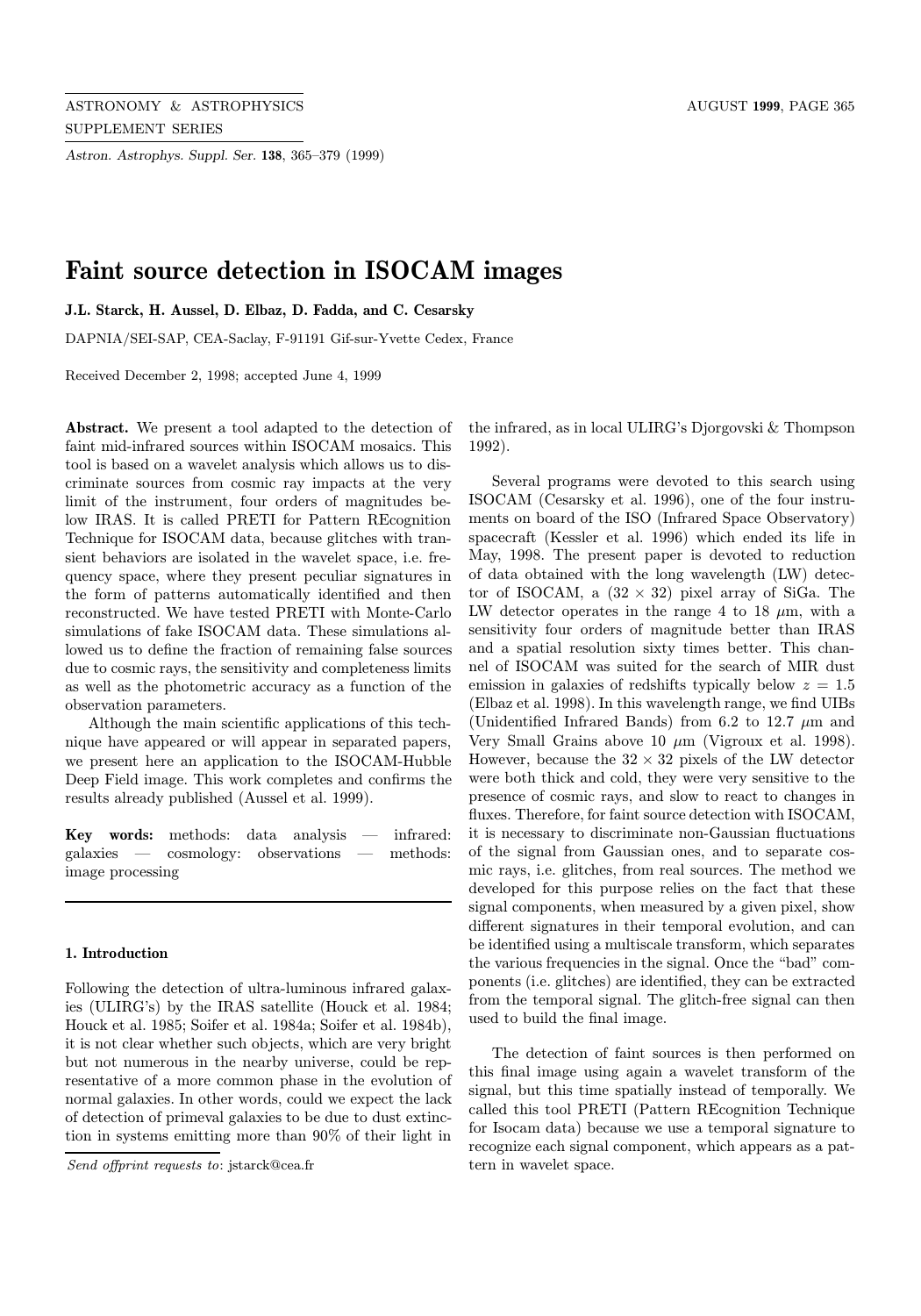In the first part of the paper, we describe the PRETI procedure. Then, we focus on the validation of this technique using Monte-Carlo simulations. These simulations were performed on a data set void of real sources in which we introduced simulated sources with random fluxes and positions, in order to estimate the following characteristics of an observation:

- 1. the sensitivity limit: the flux of the faintest detected source.
- 2. the photometric accuracy.
- 3. the completeness limit: the faintest flux for which all sources are detected or at least an established and important fraction of the total number of sources.
- 4. the false detection rate: the number of false sources due to glitches wrongly interpreted as sources, as a function of source strength.

A first set of simulations was already used in Aussel et al. (1999), based on this technique, but the used data set was not void of real sources, so that the fourth point above could not be addressed.

## 2. A brief discussion of the problem

The usual steps to analyze array data to construct a calibrated image are:

- 1. calibrating the data:
	- (a) extraction of the cosmic ray glitches by comparing successive readouts,
	- (b) subtraction of the signal due to dark currents,
	- (c) flat-fielding, by dividing the data by a flat-field extracted from the library,
	- (d) converting camera units into physical fluxes (Jy),
- 2. using a standard source detection algorithm, which allows us to estimate the background and the noise level, and fitting the Point Spread Function (PSF) to pixels showing a flux level higher than  $n$  times the noise standard deviation (rms).

As all ISOCAM surveys have been done using raster observations, we will not consider in this paper staring and CVF ISOCAM data (see Starck et al. 1999, for a general review of ISOCAM data calibration).

The simple calibration described above is successful when applied to bright objects (down to a few percent of the background level) but is inefficient when applied to faint source detection (below 1% of the background) with ISOCAM. At first order, this can be improved by modeling the flat-field, instead of using a library flat-field. The position of the lens of ISOCAM varies slightly between settings, and the optical flat-field varies as a function of the lens position by 2 to 20% from the center to the border of the array. In the case of empty fields (and more generally when most of the map covers an empty field), a simple median of the cube of data gives a very good flatfield, which allows us to reach a detection level of a few percent of the background level (Starck et al. 1999).

However, at second order, one encounters the main difficulty in dealing with ISOCAM faint source detection: the combination of the cosmic ray impacts (glitches) and the transient behavior of the detectors. For glitches producing single fast increases and decreases of the signal, a simple median filtering produces a fairly good deglitching. The ISOCAM glitch rate is one per second, and each glitch on average has an impact on eight pixels (Claret et al. 1999). However, 5 to 20% of the total number of readouts, depending on the integration time and the strength of the selection criterion, are affected by memory effects, which can produce false detections. Consequently, the main limitation here is not the detection limit of the instrument, which is quite low, but the false detections, whose number increases with the sensitivity.

Three types of glitches can be isolated, those creating:

- 1. a positive strong and short feature (lasting one readout only),
- 2. a positive tail  $(fader, lasting a few readouts),$
- 3. a negative tail (dipper, lasting a several tens of readouts).

Figure 1 is a plot in camera units (ADU, for Analog to Digital Units) measured by a single pixel as a function of the number of readouts, i.e. time, which shows these three types of glitches: (a) three sharp "1" type, (b) a "fader" at readout 80 and lasting 20 readouts, (c) a "dipper" at readout 230 lasting 150 readouts.

The two first pixels are taken from a four by four raster observation of the Lockman hole, with a pixel field of view of 6 arc second, an individual integration time of 2.1 second, the LW3 filters  $(15 \mu m)$ , a gain of 2, and 56 readouts for the first raster position and 27 readout for the others (observation number:03000102).

The last pixel is from another observation, with the same parameters except for the number of readouts per raster position, which is equal to 22 instead of 27 (observation number:02600404).

Finally, the signal measured by a single pixel as a function of time is the combination of memory effects, cosmic ray impacts and real sources: memory effects begin with the first readouts, since the detector faces a flux variation from an offset position to the target position (stabilization), then appear with long-lasting glitches and following the detection of real sources. Clearly one needs to separate all these components of the signal in each pixel before building a final raster map, and to keep the information of the associated noise before applying a source detection algorithm.

In Sect. 3, we will show that the concept of pattern recognition using a multi-resolution algorithm leads to an efficient calibration procedure, free of the major problems described above. Simulations and real data analysis will be presented in a Sect. 4.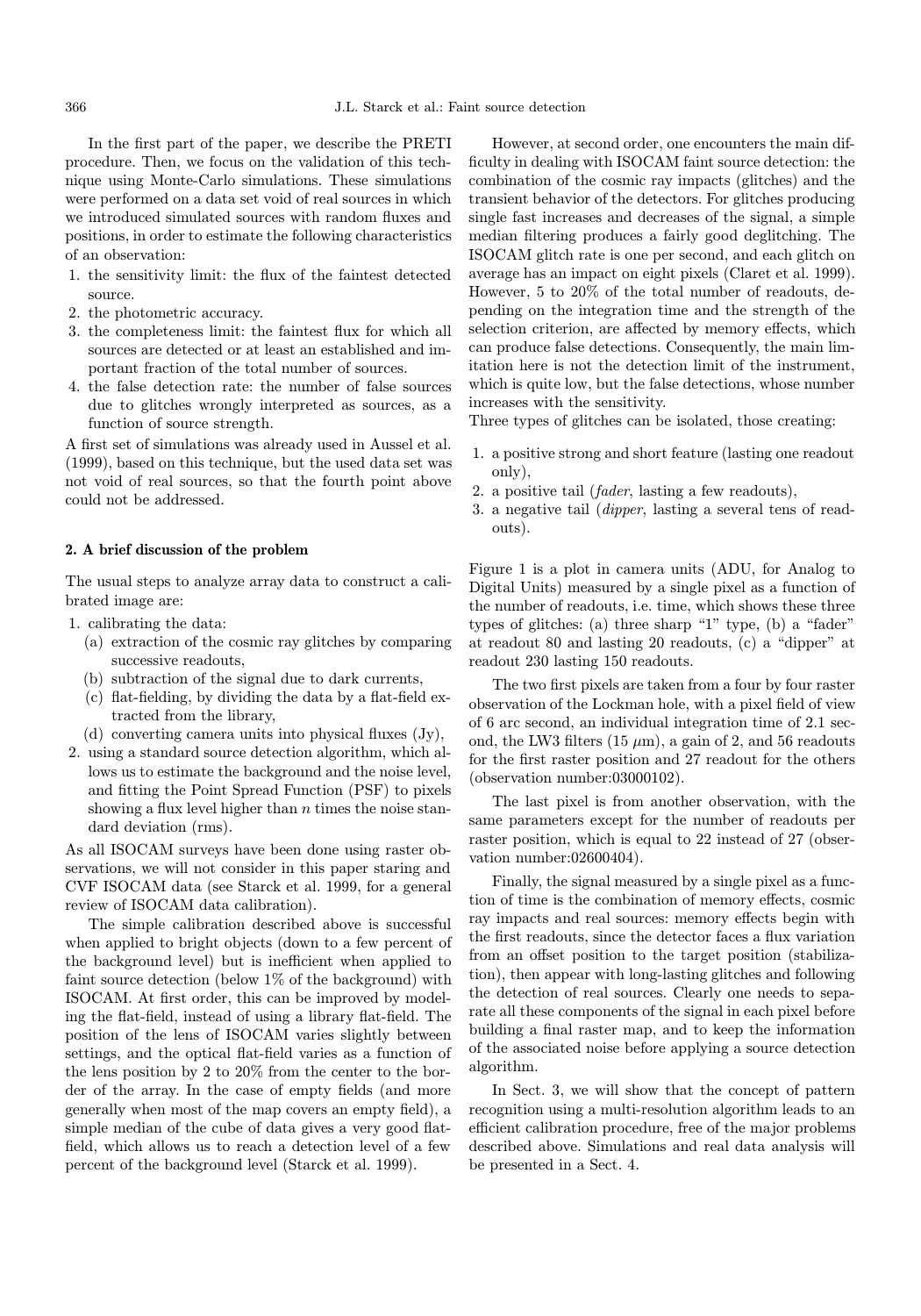

Fig. 1. These three plots show a single detector response in Analog to Digital Units (ADU) as a function of time, expressed here in number of readouts, where each readout corresponds to 2 s. Three types glitches due to cosmic rays can be found here: a) top: the most common glitches, lasting only one readout. b) middle: a "fader", occuring around readout 160. This glitch presents a slowly decreasing tail. It has been truncated above 100 ADUs, but its original intensity is 2558 ADUs. c) bottom: a "dipper", beginning around readout 240. This glitch is followed by a memory effect lasting about 100 readouts. In these observations, the camera draws a mosaic on the sky (raster). Hence as long as an object, such as a star or a galaxy, is in the line of sight of a given pixel, the measured signal increases. A faint galaxy is visible on the bottom plot c) around readout 120, lasting only one position in the raster. Dashed lines mark different observation positions

### 3. "Pattern recognition": A multi-scale approach

# 3.1. The "temporal detection technique" and its limitations

In Fig. 1c, at readout 120, a bump can be seen lasting one whole exposure time (30 readouts). This is the signal expected when the camera pointing is such that a source falls on the examined pixel. Thus we see that temporal detection of sources is a possible and useful alternative to the usual spatial detection. This temporal behavior of the observed flux by a pixel has the advantage of being dark and flat independent. Indeed, the flat and dark act as a multiplicative and an additive constant on the temporal signal, which does not affect the shape of the signal.

The redundancy inside the raster can be used for robust detection. For example, for a raster observation with successive array displacements corresponding to one half of the array on the sky, a source should be detected temporally four times (see Fig. 2). A criterion for a robust detection can be obtained by considering the number of times a source is detected. In the case of Fig. 2, the source can easily be detected by eye in the second and third plots while in the other two, the signal is too noisy.

We tested an automatic "temporal detection technique" which is described in Appendix A. Although its results are relatively robust, the technique still suffers from severe limitations:

- 1. low signal to noise ratio (SNR): in a mosaic, a source generally extends over several pixels. Co-adding them allows us to increase the SNR. This is not possible in this technique.
- 2. poor photometry: because of the previous point and also due to the difficulty of estimating the background level.
- 3. sources are split: the signal of weak sources extended over several pixels (either because they are intrinsically extended or because of the Point Spread Function, PSF, or because of the camera distortion) is split, resulting again in a decrease of the SNR of the source.
- 4. false detections: false detections are possible for a redundancy of 10 or more, when searching for extremely faint objects, due to the large number of cosmic ray impacts.

In order to avoid these difficulties, it is necessary to identify the glitches with memory effects (faders and dippers), and extract them from the data, if possible without loosing the associated information. Co-addition then becomes possible and a standard spatial source detection algorithm can be used, keeping in mind that noise is not homogeneously distributed on the map. This is exactly what PRETI allows us to do. New methods based on wavelet transforms have recently been developed for source extraction in an image (Bijaoui  $\&$  Rué 1995), and successfully adapted for spectral analysis (Starck et al. 1997). Using such an approach, a temporal signal can be decomposed in its different components, selected from their frequency.

In terms of noise, in the temporal technique the noise standard deviation is divided by  $\sqrt{N_r}$  (where  $N_r$  is the number of readouts per raster position), while it is divided by  $\sqrt{N_r} * \sqrt{N_d}$  (where  $N_d$  is the number of redundancies inside the raster, i.e. the number of pixels which see the same sky position) for co-added data.

#### 3.2. The Multi-Scale Vision Model

In the Multi-Scale Vision Model (Bijaoui  $\&$  Rué 1995), an object in a signal is defined as a set of structures detected in the wavelet space. The wavelet transform algorithm used for such a decomposition is the so-called " $\mathbf{\hat{a}}$ " trous" algorithm, which allows us to represent a signal  $D(t)$  by a simple sum of its wavelet coefficients  $w_i$  and a smoothed version of the signal  $c_p$  (see Appendix B for more details about the "à trous" algorithm)

$$
D(t) = c_{\mathbf{p}}(t) + \sum_{j=1}^{p} w_j(t).
$$
 (1)

The algorithm produces  $p + 1$  arrays of the same size, each one containing only information at a given frequency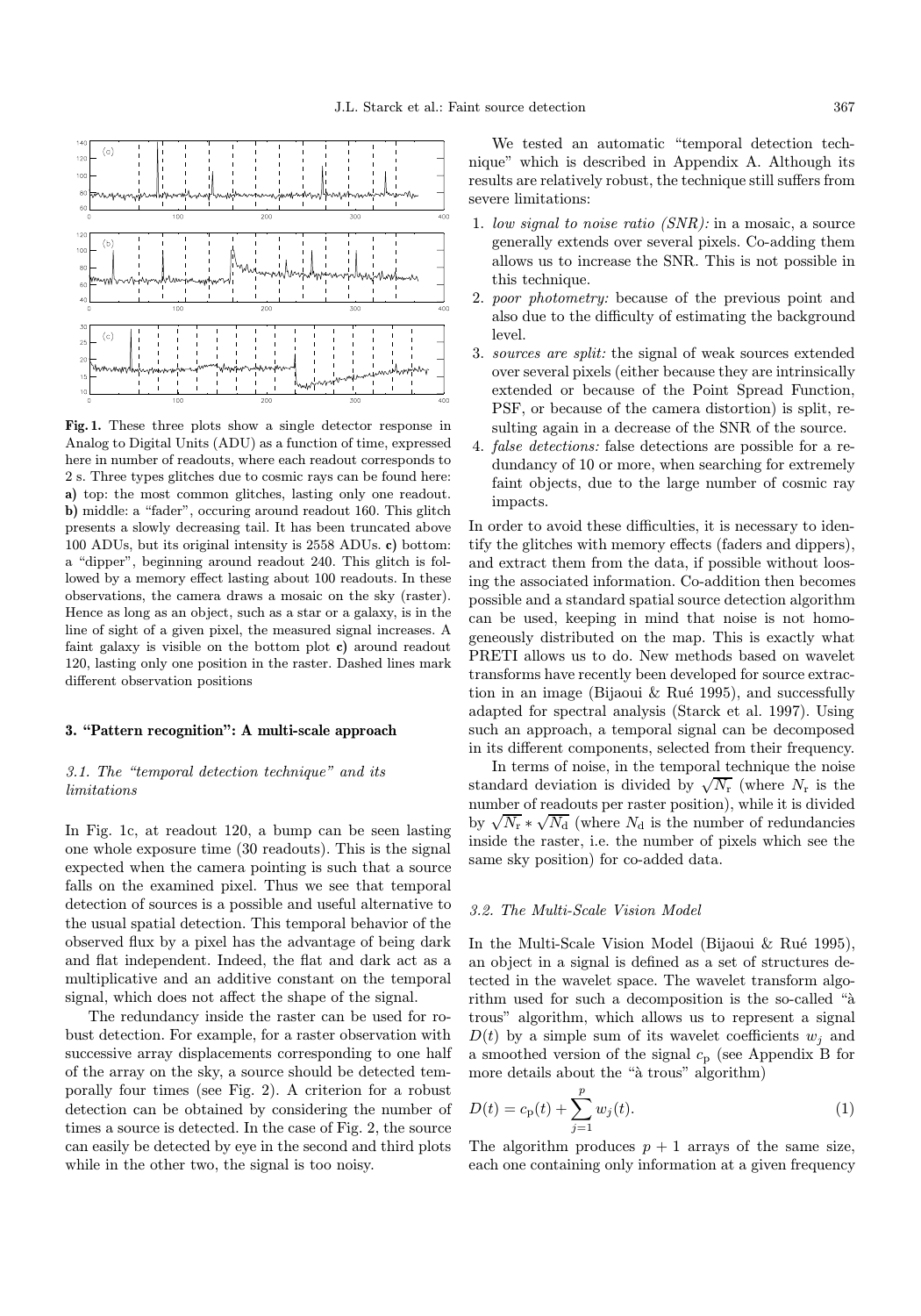

Fig. 2. Four pixel histories (top left pixel  $(4,12)$ , top right pixel  $(12,12)$ , bottom left pixel  $(20,12)$ , and bottom right pixel  $(27,12)$ ). The signal in ADU is plotted versus the readout number. The dotted lines indicate the change of camera pointing (i.e. between two dotted lines, the observed flux is the same). The same source is seen by the four pixels respectively at position 2,3,4,5. It can be relatively easily detected in pixel (12,12) and (20,12), while it is more difficult to see it in pixels (4,12) and (27,12)

band. In such signals, we define a "structure" as a group of connected significant (above a given threshold) wavelet coefficients. A complete description of how to estimate the significance of a wavelet coefficient, which depends on the nature of the noise, can be found in Starck et al. (1998). An object is described as a hierarchical set of structures. Two structures in a single object can be connected by "interscale-relation". Consider two structures at two successive scales,  $S_j^1$  and  $S_{j+1}^2$ . Each structure is located on one of the individual arrays of the decomposition and corresponds to a region where the signal is significant.  $S_j^1$  is said to be connected to  $S_{j+1}^2$  if  $S_{j+1}^2$  contains the pixel position of the maximum wavelet coefficient value of  $S_j^1$ (i.e. the maximum position of the structure  $S_j^1$  must also be contained in the structure  $S_{j+1}^2$ ). A set of connected

structures is called an object in the interscale connectivity graph.

Once an object is detected in wavelet space, it can be isolated by searching for the simplest function which presents the same signal in wavelet space. The problem of reconstruction (Bijaoui & Rué 1995) consists then in searching for a signal  $V$  such that its wavelet coefficients are the same as those of the detected structure. By noting  $\mathcal{T}$ , the wavelet transform operator, and  $P_{\rm b}$ , the projection operator in the subspace of the detected coefficients (i.e.  $P_{\rm b}$  set all coefficients at scales and positions where nothing was detected to zero), the solution can be found by minimizing the following expression:

$$
J(V) = \| W - (P_b \circ \mathcal{T})V \|
$$
\n<sup>(2)</sup>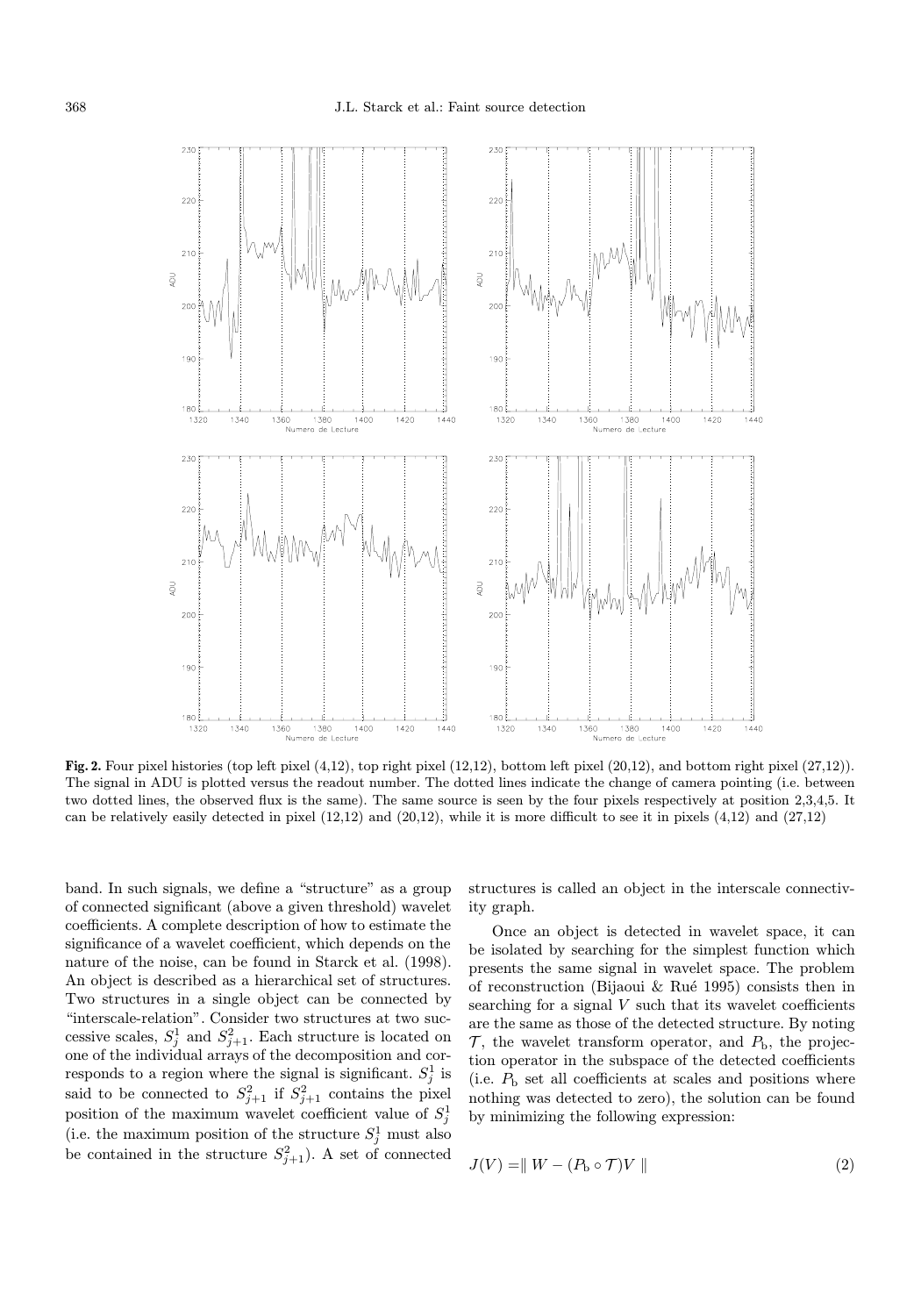

Fig. 3. The Multiscale Vision Model: contiguous significant wavelet coefficients form a structure, and following an interscale relation, a set of structures form an object. Two structures  $S_j, S_{j+1}$  at two successive scales belong to the same object if the position pixel of the maximum wavelet coefficient value of  $S_i$  is included in  $S_{i+1}$ 

where W represents the detected wavelet coefficients of the signal. A complete description of algorithms for minimization of such a functional can be found in (Bijaoui  $\&$  Rué 1995). In two dimensions, the method is identical. Figure 3 shows how several structures in different scales are linked together and form objects.

In ISOCAM data it is the cosmic ray glitches with memory effects which are the typical objects to be extracted from the time sequence of the signal. Indeed, the signal associated with a fader or a dipper type glitch is significant at several frequencies: a strong and rapid peak makes them significant in the highest frequency wavelet coefficient decomposition of the initial signal while the memory effect makes them significant in the lower frequency wavelet coefficients. Hence, the multi-scale approach is an ideal tool to discriminate glitches from real signal. We will call pattern recognition, the action of searching for objects showing properties typical of those expected for faders and dippers.

## 3.3. Pattern REcognition Technique for Isocam

The idea developed here is to use the multi-scale vision modeling for a decomposition of a signal into its main components. In practice, a simple object reconstruction from the detected structure in the wavelet space, as proposed in Bijaoui & Rué (1995), would produce poor results because of the strong confusion between the numerous objects that can be found in the data. Moreover, wavelet transforms present a drawback: the wings of the wavelet function are negative (so that the integral of the function is zero) which implies that when a positive signal falls onto one wing of the wavelet function it produces a negative signal in the wavelet transform. The quality of the object reconstruction is good only when additional constraints are introduced, such as positivity constraint for positive objects, and negativity constraint for negative objects. An object is defined as positive (or negative) when the wavelet coefficient of the object, which has the maximum absolute value, is positive (or negative).

The problem of confusion between numerous objects can be solved when including a selection criterion in the detection of these objects. Using the knowledge we have about the objects, in this case, glitches, the problem of unknown object reconstruction is reduced to a pattern recognition problem, where the pattern is the glitch itself. We only search for objects which satisfy a given set of conditions in the Multi-Scale Vision Model (MVM). For example, finding glitches of the first type is equivalent to finding objects which are positive, strong, and with a duration shorter than those of the sources. The method that we use for the decomposition of the signal of a given ISOCAM pixel,  $D(t_0... t_n)$ , is summarized below:

- 1. detection of the glitches of the first type (i.e. few readout glitches) in wavelet space: the corresponding signal,  $C_1(t_0... t_n)$ , is then subtracted from the initial data,  $D: D_1 = D - C_1$ . This is the first deglitching step.
- 2. detection of the negative components due to dippers: the multi-scale vision model is applied to  $D_1$ , hence negative objects are detected and the reconstructed signal,  $C_2(t_0... t_n)$ , is subtracted to the output of the previous step:  $D_2 = D_1 - C_2$ . This is the second deglitching step where throughs following glitches are corrected.
- 3. detection of the positive components due to faders and dippers: this step must be done carefully, since sources also produce positive components in the signal. Only positive objects lasting much longer or much less than the time spent on a given position on the sky are automatically considered as glitches. The output signal,  $C_3(t_0... t_n)$ , is then subtracted again from the previous signal:  $D_3 = D_2 - C_3$ .
- 4. detection of a very strong positive signal on scales where sources are expected. This step is done in preparation for the baseline subtraction; the final source detection is not done at this stage. The multiscale vision model is applied to  $D_3$  and strong positive objects with a correct temporal size are reconstructed: we obtain  $C_4(t_0... t_n)$ , and we calculate  $D_4 = D_3 - C_4$ .
- 5. baseline subtraction: the signal  $D_4$  contains only noise and temporally undetectable faint sources. The baseline is easily obtained by convolving  $D_4$  by a low frequency pass band filter. We obtain  $C_5(t_0... t_n)$ .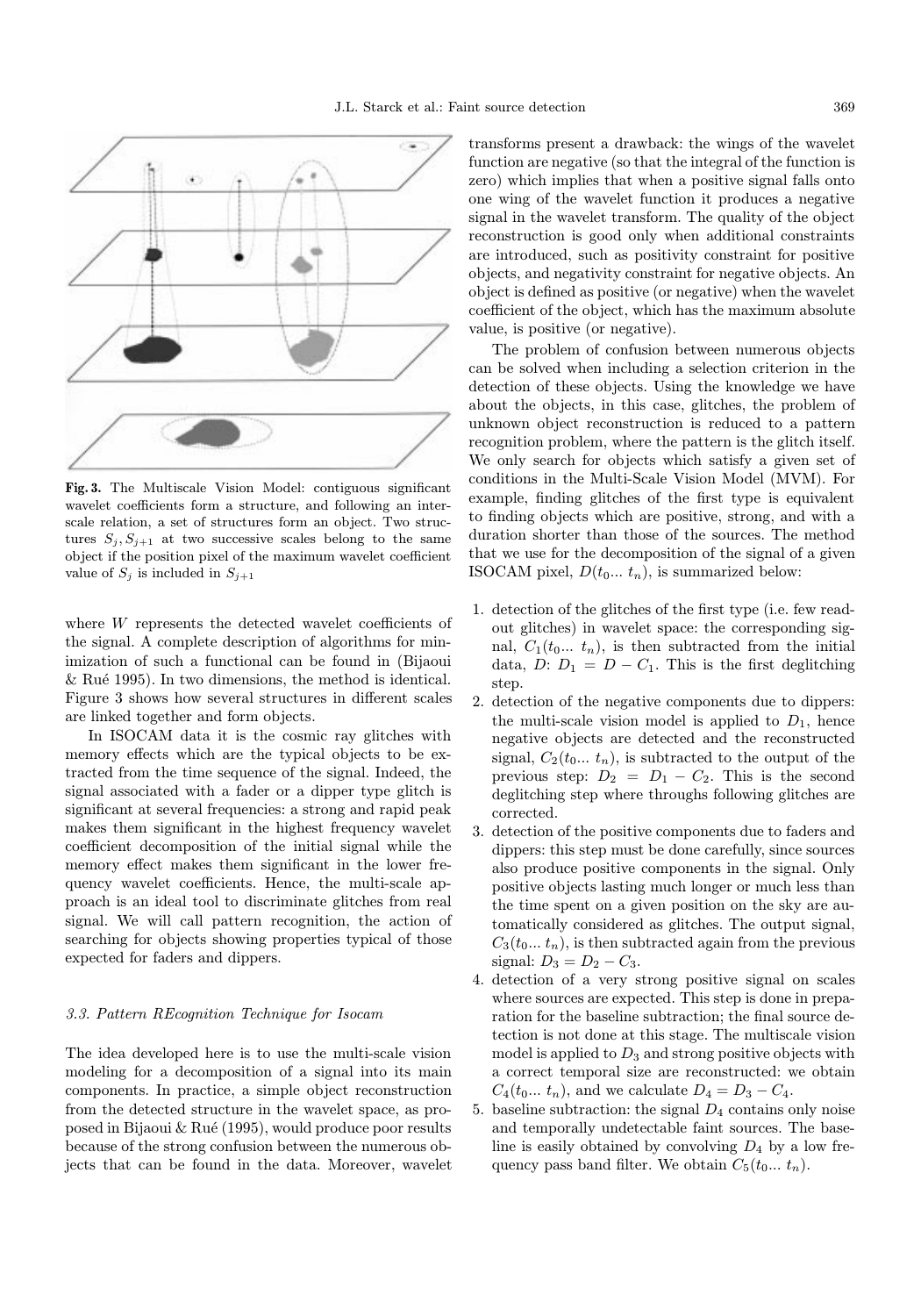

Fig. 4. These two plots show the signal of a single pixel as a function of time before calibration (top, flux in ADU) and after calibration (bottom, flux in ADU/gain/second). The trough following the second glitch (dipper) has disappeared and the remaining signal contains only Gaussian noise (photon noise + readout noise) plus sources (one relatively bright source is located at readout 120, fainter sources will only appear after co-addition of all pixels having seen the same sky position in the final map)

6. The residual noise is obtained by  $C_6 = D_4 - C_5$ ; its mean value is zero.

Finally, the set  $(C_1, C_2, C_3, C_4, C_5, C_6)$ , represents the decomposition of the signal into its main components. Note also that the input signal  $D$  is equal to the sum of all components:

$$
D = \sum_{i=1}^{6} C_i.
$$
\n
$$
(3)
$$

A deglitched signal is obtained by:

 $D_{\rm g} = D - C_1 - C_2 - C_3.$  (4)

For faint source detection, we use the signal  $D_{\rm b} = C_4+C_6$ , which is background, dark, and glitch free. The background has been subtracted, and glitches with their long duration effects have been suppressed. Applying the pattern recognition method to all detector pixels, we obtain a cube  $D_{\rm b}(x, y, t)$ . All other component are kept in the cubes  $C_i$ . The baseline suppression presents several advantages: first, the final raster map is dark-corrected without the need of a library dark, since we end up with a mean zero level for each pixel. This is particularly important when the library dark is not good enough, and induces visual artifacts (Starck et al. 1999). Second, the flat-field accuracy only affects the photometry of the sources but not the background level, which is extracted in the baseline. Thus, its influence in the final calibration is decreased.

## 3.4. Example

Figure 4 (bottom) presents the result obtained with this method. The decomposition of the original signal (Fig. 4

top) into its main components is shown in Fig. 5: (a), (b), and (d) are features subtracted from the original signal (short glitches, dipper, and baseline, respectively), which present no direct interest for faint source detection, and only (c) and (e) (bright sources and noise plus faint sources, respectively) are kept for building the final image. The noise must also be kept because faint sources are often detectable only after co-addition of the data. The simple sum of the five components is exactly equal to the original data (see Fig. 4 top). The calibrated background free data (see Fig. 4 bottom) are then obtained by addition of (c) and (e).

#### 3.5. Transient correction

Three kinds of transients must be distinguished:

- 1. a long term transient at the beginning of the observation. It can be either a downward or an upward transient depending on the flux level of the previous observation. If the difference between the present background level (which dominates the signal in faint source observations) and the previous background level is high, then the transient can affect several hundred frames. Long term transients have no effect on source detection when using the multi-resolution approach, because they are eliminated with the baseline.
- 2. an upward transient each time a pixel points in the direction of a source. There is presently no physical model which describes the ISOCAM upward transient. This type of transient affects mainly the photometry. Objects with a flux at the theoretical detection limit are not detected because the signal measured is only a fraction (typically 60%) of the signal after stabilization (Starck et al. 1999).
- 3. a downward transient after each source, which can produce ghosts when following bright sources, since the downward transient may remain above the noise level even after the change of camera pointing.

For an automatic source detection method, the last type of transient must be corrected for. Physical models exist for downward transients and several methods may be used (Starck et al. 1999). In our case, a very trivial approach can also be used, which consists of treating the reconstructed temporal objects. Indeed, we can assume that the part of the object which appears after the displacement of the array is the transient, and it can be eliminated by a simple thresholding.

Figure 6 bottom shows the result after such a treatment. A signal containing a source (top) shows a strong downward transient, which is very clear after deglitching and baseline subtraction (middle). The three successive positions on the array are affected by the transient, which induces ghosts in the final image if they are not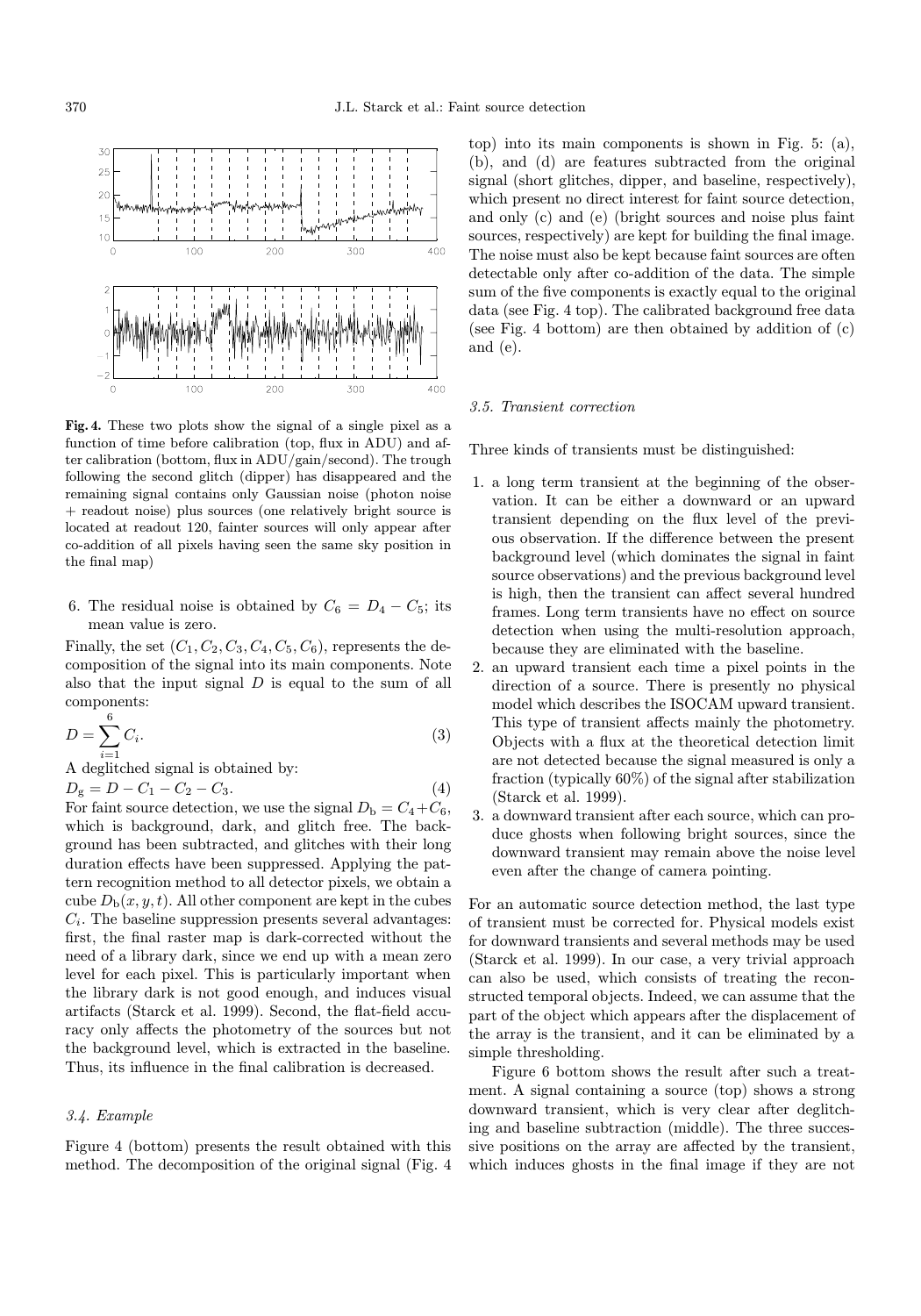

Fig. 5. Decomposition of the signal into its main components: a) short glitch, b) trough of a dipper, c) bright source, d) baseline, e) noise plus faint sources. The simple sum of the fives components is exactly equal to the original data (see Fig. 2). The calibrated background free data are obtained by addition of signals c) and e). Figure c) shows the reconstruction of a source approximated as a Gaussian, but sources are kept in the signal and their shape differ from one source to the other



Fig. 6. Examples of transient corrections. Top: signal containing a strong source. Middle: signal after deglitching and subtraction of the baseline. The dashed line shows the configuration limits and crosses indicate the readouts which have been masked. Bottom: signal after the transient correction

removed. The correct shape of the source (bottom) is obtained through the technique developed by Abergel et al. (1996).

#### 3.6. The Multiscale Median Transform

The presented method produces good results but requires a long computation time. A similar but faster method, producing results of equivalent quality and avoiding the delicate problem of the negative wings of wavelet functions, is to use the Multi-Resolution Median Transform (MMT) (Starck et al. 1998) instead of the wavelet transform. No confusion between positive and negative objects is possible because this multi-resolution transform does not present the ringing drawback. The MMT has been proposed for data compression (Starck et al. 1996), and it has also recently been used for ISOCAM short glitch suppression (Starck et al. 1999).

The MMT algorithm is relatively simple. Let  $med(S, n)$  be the median transform of a one-dimensional signal  $S$  within a window of dimension  $n$ . If we define, for  $N<sub>s</sub>$  resolution scales, the coefficients:

$$
c_i = \begin{cases} S & \text{if } i = 1\\ \text{med}(S, 2^{i-1} + 1) & \text{if } i = 2, N_s \end{cases}
$$
(5)

$$
w_i = c_{i-1} - c_i \t\t for \t i = 2, N_s \t\t (6)
$$

we can expand the original signal similarly to the " $\alpha$  trous" algorithm":

$$
S = c_{\rm p} + \sum_{i=2, N_{\rm s}} w_i,
$$
\n(7)

where  $c_p$  is the residual signal.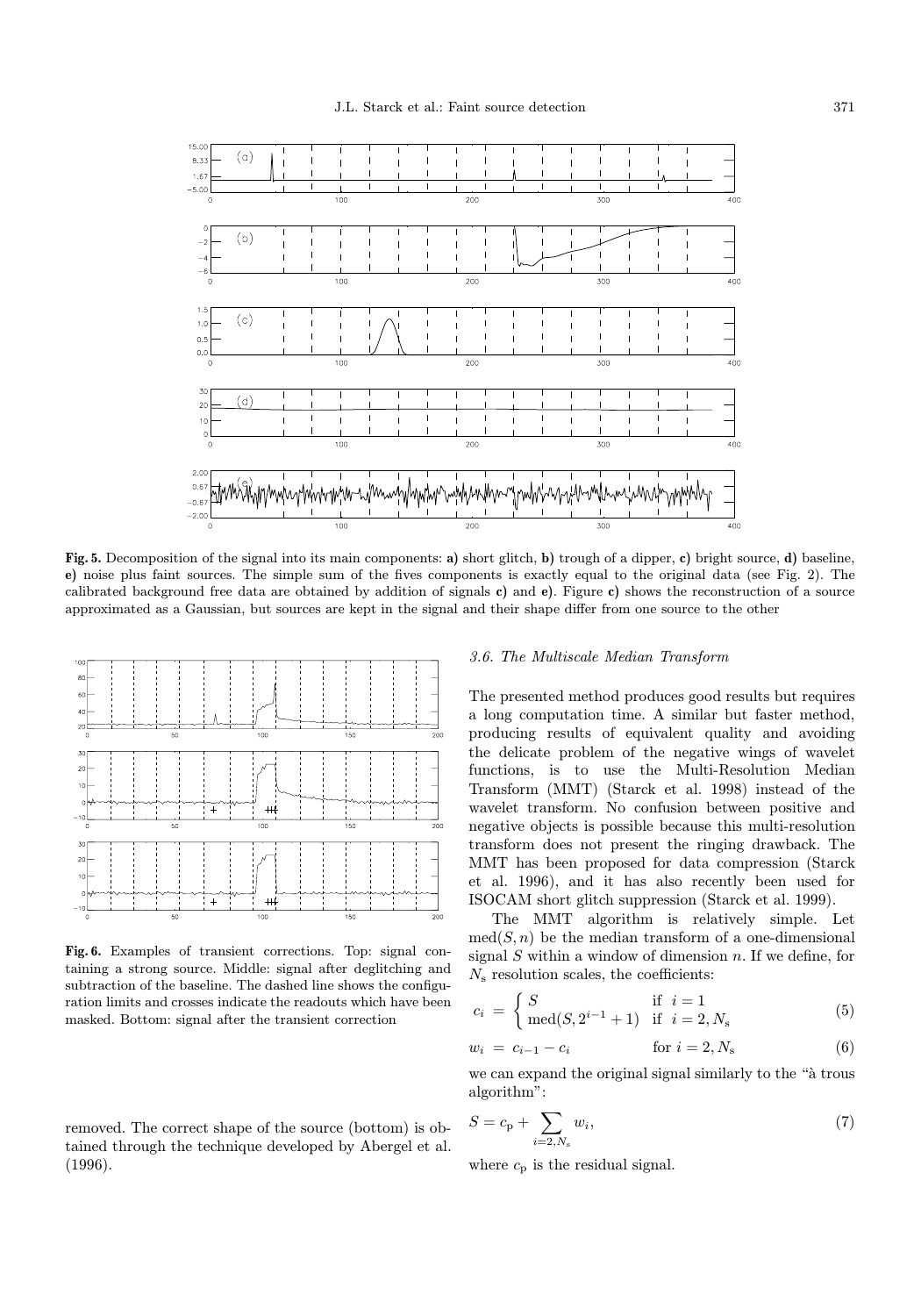Applying the multi-scale vision model (MVM) with the MMT, the object reconstruction is straightforward, because no iteration is needed to get a good quality reconstruction.

Figure 7 shows the comparison between the " $\hat{a}$  trous" wavelet transform (on the left) and the MMT (on the right) of the input signal in Fig. 1c. In these diagrams, the scale is represented as a function of the time. We can see that with the MMT, it is easier to distinguish sources from glitches. Figure 8 shows the result of MVM using the MMT instead of the " $\hat{a}$  trous" algorithm. From  $(a)$ to (e), we see the reconstructed source, the dipper, the baseline, the sum of the glitches and the baseline (i.e. noninteresting data), and the original signal from which the signal (d) has been subtracted.

#### 3.7. Conclusion

Once the calibration is done, the raster map can normally be created, with flat field correction, and all data co-added. The associated rms map can now be used for the detection, which was impossible before due to the strong effect of residual glitches. Since the background has been removed, simple source detection can be done just by comparing the flux in the raster map to the rms map.

#### 4. Source detection

Once all data have been calibrated, the final raster map  $R(x, y)$  and its associated rms map  $R_{\sigma}(x, y)$  can be created. If several rasters of the same field are available, they can be co-added in order to improve the signal to noise ratio. The noise in  $R(x, y)$  (i.e.  $R_{\sigma}(x, y)$ ) is nonhomogeneously distributed over the map, first because some pixels have been masked (short glitches) and second because some areas of the field (particularly the border of the mosaic) present low redundancy (few readouts per sky position). For this reason the noise around the border of the image can be relatively high with respect to the noise toward the image center. Therefore, if we made the simple hypothesis of uniform noise (for instance Gaussian noise of standard deviation  $\sigma$ ), it would lead to a large amount of false detections on the border. The correct solution is to use the  $R_{\sigma}(x, y)$  map. In order to detect faint sources on the final image, we can use the multiscale vision model (MVM) in two-dimensions. This time we use the " $\alpha$  trous" algorithm because the linearity of the wavelet transform allows us to derive a robust modelling of the noise in wavelet space (using the rms map  $R_{\sigma}(x, y)$ ), which is impossible using the MMT. Moreover, in this case the artefacts around sources are negligible since we have no strong sources.

For each wavelet coefficient  $w_j(x, y)$  of R, the exact standard deviation  $\sigma_j(x, y)$  has to be calculated from the root mean square map  $R_{\sigma}(x, y)$ .

A wavelet coefficient  $w_i(x, y)$  is obtained by the correlation product between the image R and a function  $q_i$ :

$$
w_j(x, y) = \sum_{k} \sum_{l} R(x, y) g_j(x + k, y + l)
$$
 (8)

then we have:

$$
\sigma_j^2(x, y) = \sum_k \sum_l R_{\sigma}^2(x, y) g_j^2(x + k, y + l).
$$
 (9)

In the case of the "à trous" algorithm, the coefficients  $g_i(x, y)$  are not known exactly, but they can be computed by taking the wavelet transform of a Dirac  $(w^{\delta})$ , in our notation):

$$
g_j(x, y) = w_j^{\delta}(x, y). \tag{10}
$$

Then the map  $\sigma_j^2$  is calculated by correlating the square of the wavelet scale j of  $w^{\delta}$  by  $R^2_{\sigma}(x, y)$ . A wavelet coefficient is significant if:

$$
| w_j(x, y) | > N_\sigma \sigma_j(x, y). \tag{11}
$$

 $N_{\sigma}$  is a parameter fixing the confidence level (generally taken equal to 3). Once this step is performed, the object selection and their reconstructions can be done as described in Bijaoui & Rué (1995). One can therefore produce a map containing only the reconstructed objects, i.e. the sources (galaxies, stars) that we were looking for. This image can be used for comparison at other wavelengths.

Finally, the outputs of PRETI are numerous and contain all information at all scales divided into several cubes of data and images in FITS format, but the most commonly used outputs are the following:

- 1. the final image and its associated rms image.
- 2. the image of the reconstructed objects
- 3. the list of objects with their position, flux and flux error (assuming no transient error), the sigma level of the detection and the scale at which the object was detected (size of the object).

The confidence level associated with the faint sources detected with PRETI cannot be directly understood as a usual signal-to-noise ratio typical of a Gaussian noise. In fact, because of the presence of residual glitches, the detection level is not fixed by the overall rms but by the level at which false detections begin to appear. One can check the robustness of the source detection by using a high detection level and comparing the source list with the brightest sources of the corresponding optical image. However, to tackle adequately the faint source detection, the only solution is to tune the method with simulations.

A field where this faint source detection method is widely applied is the study of source number counts in galaxy surveys, as for example the ISOCAM survey in the Hubble Deep Field region (Aussel et al. 1999). We will explain in the next section how simulations allows us to determine the accuracy of the so called  $\log N - \log S$  diagrams, which show the number  $N$  of sources as a function of the emitted flux S.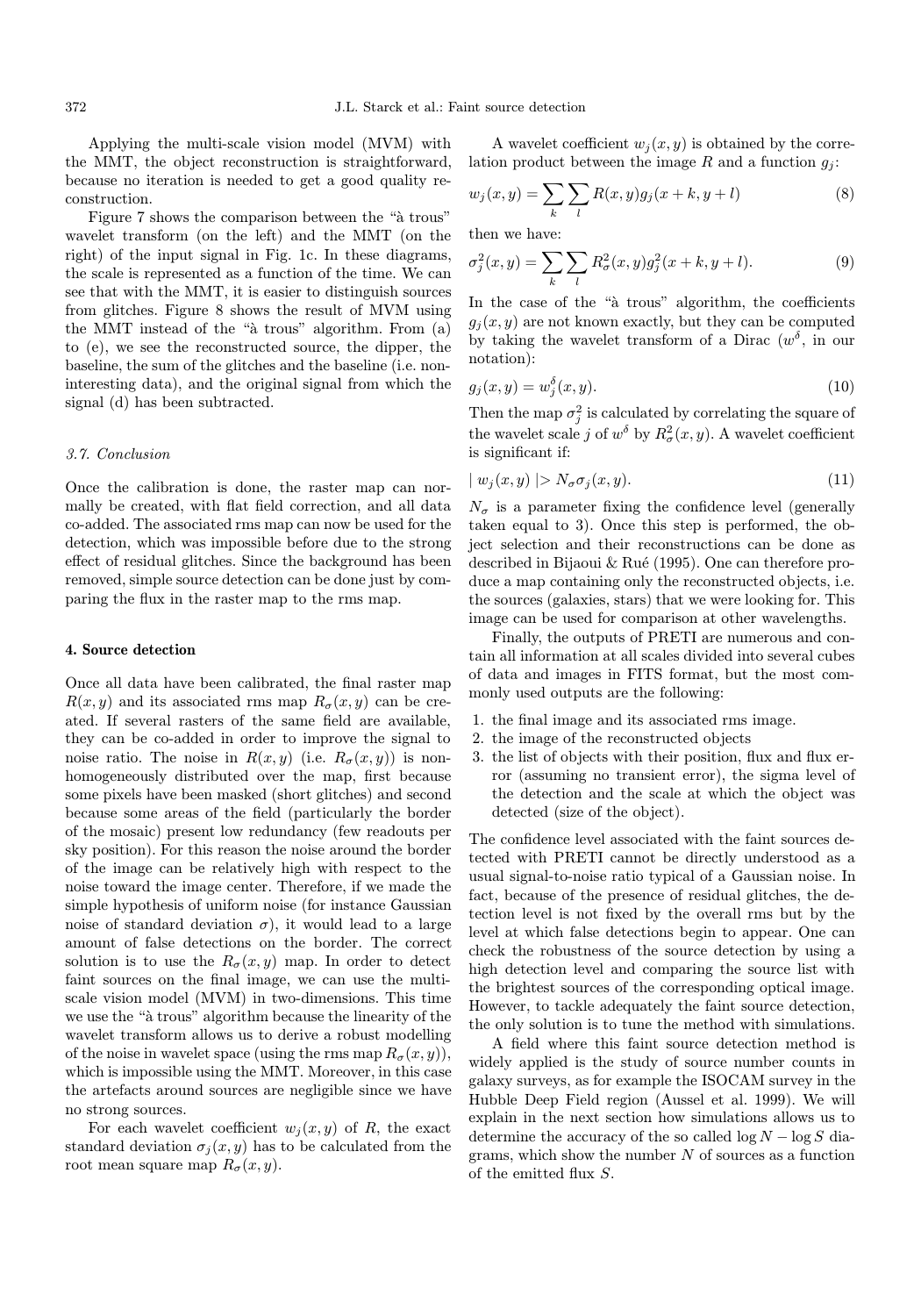## J.L. Starck et al.: Faint source detection 373



Fig. 7. Comparison between the "à trous" wavelet transform (left) and the multresolution median transform (right) of the signal of Fig. 1c. Resolution scale is represented versus the time. We note that the separation between the source and the glitch is improved using the MMT



Fig. 8. Decomposition of the signal into its main components using the MMT: a) source, b) dipper, c) baseline, d) Sum of the glitches and the baseline (i.e. non interesting data), and e) original signal minus d)

# 5. Simulations

Simulations are essential to tune the method in order to detect the faintest sources without excessive false detections. They allow one to compute the following quantities:

- 1. sensitivity limit: the flux of the faintest source detected;
- 2. photometric accuracy: the response of the detectors is generally not stabilized when pointing towards faint

sources because  $i$  stabilization is very slow. Hence the uncertainty on the photometry depends on the quality of the algorithm for transient correction (Abergel et al. 1996).

3. completeness limit: the faintest flux for which all sources or at least a known fraction of sources are detected.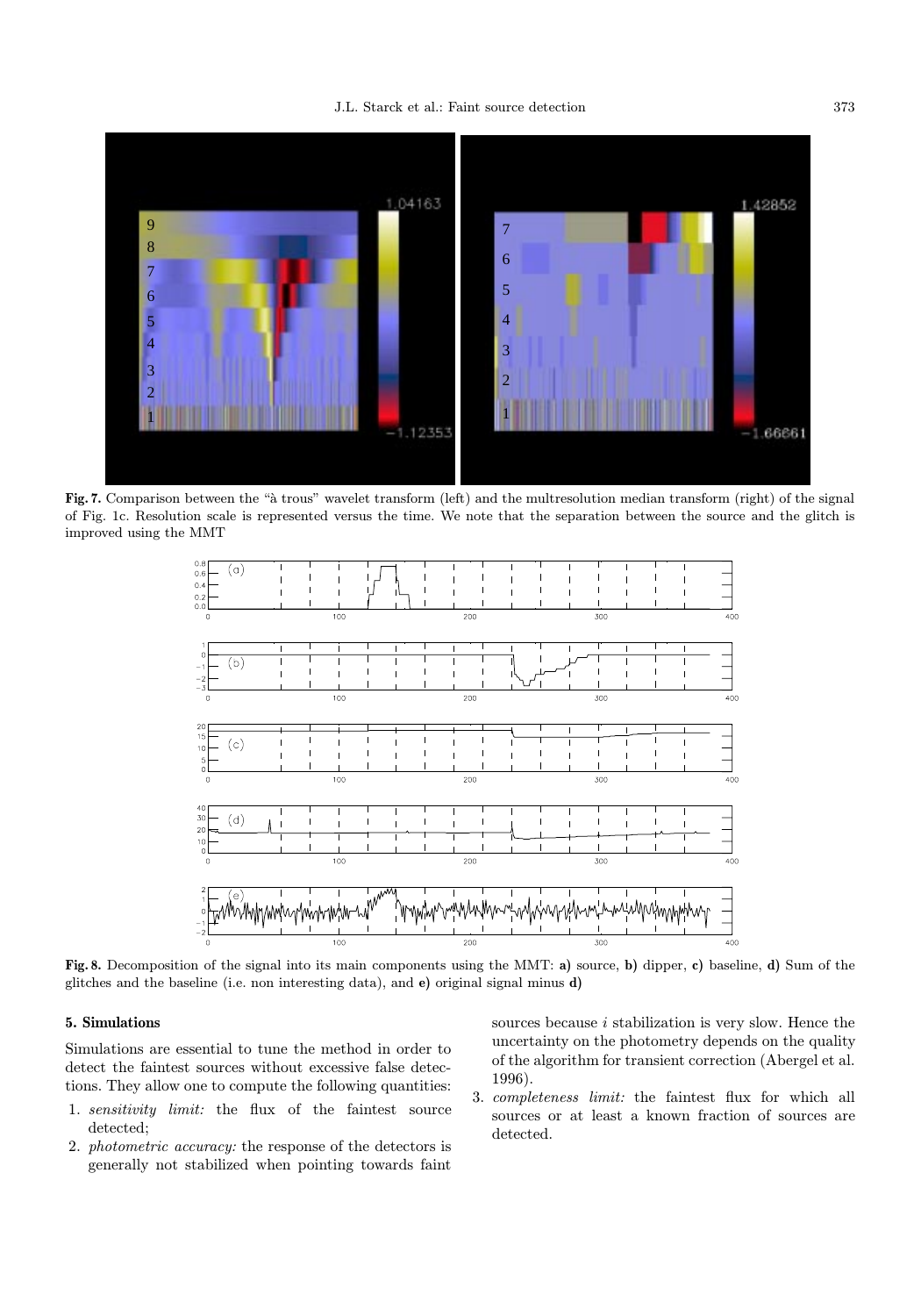

Fig. 9. Simulation of the ISO-HDF mosaic (I): (left) this image contains only simulated photon noise plus readout noise, i.e. Gaussian noise, (right) image of the ISO-HDF mosaic without any noise and with simulated sources according to a distribution without evolution (Franceschini 1997). Sources ranges from 0.1  $\mu$ Jy to 1 mJy



Fig. 10. Simulation of the ISO-HDF mosaic (II): (left) sum of the two previous images, i.e. simulated sources plus readout and photon noise, (right) image of the ISO-HDF mosaic simulated from a staring observation, i.e. all sources of noise are present but no source at all is present (this image can be used to estimate the number of false detections due to glitches, since it does not contain any real sources)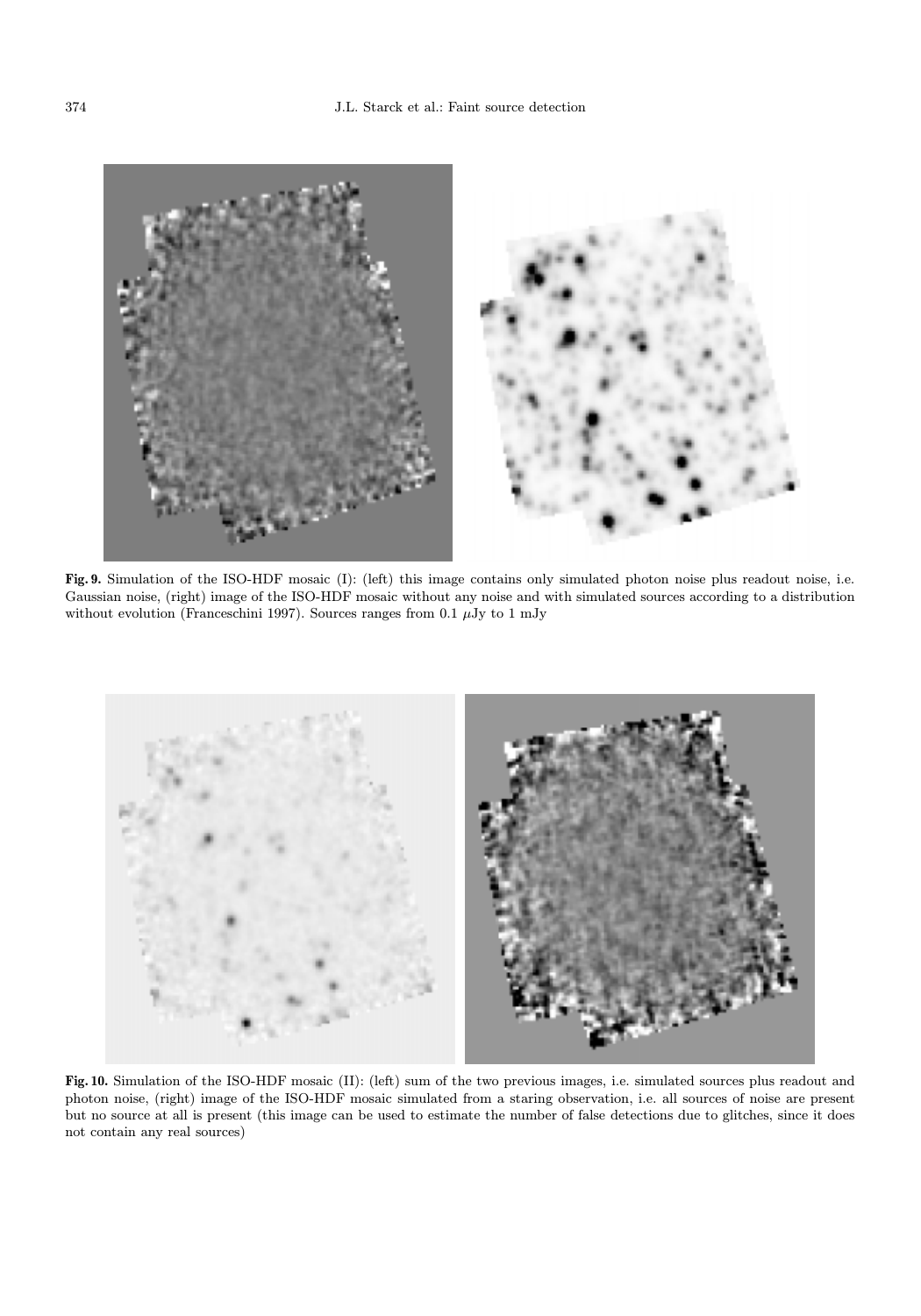4. rate of false detections: the number of false detections due to glitches mimicking sources.

We describe below the details of the simulations.

#### 5.1. Noise and cosmic rays simulation

If there are no sources, the temporal signal of the pixel contains only instrumental noise and cosmic ray effects. Due to the lack of accuracy of our interpretations of the physical effects of cosmic rays on the detector, we are compelled to use real ISOCAM data. A first possibility is to add simulated sources to the real observation: this allows us to test and calibrate the photometry and verify the completeness at a given flux by comparing the number of new detections with the number of introduced simulated sources. This method was applied in the study of the ISOCAM image of the Hubble Deep Field (Aussel et al. 1999). However, this technique does not allow us to measure the false detection rate and to test the possibility of recovering the  $\log N - \log S$  relation if it is sensitive to confusion. Thus we needed a long observation void of sources, where the only sources are the simulated sources intentionally added to the dataset. This very long pointed observation ("staring") has been cut in order to create a false "raster" observation. If a pixel detects a source, its flux remains above the background level throughout the observation, and this has no effect on the source detection algorithm since the low frequency signal is subtracted. The "staring" observation has to be at least as long as the raster to be simulated. Moreover, the rate of cosmic rays must be compatible with that of the observation and the individual integration time must be the same, since the behavior of the detectors depends on it. Finally, the high frequency photon noise level of the two observations must be compatible. Such an observation was acquired for us during the calibration of ISOCAM toward the end of the ISO mission, with both the LW2 and LW3 filters.

#### 5.2. Source simulation

The behavior of a source on a detector is a step function i.e. the signal of a pixel increases when observing the source and afterwards decreases down to the background level. The presence of transients modifies this behavior. We used the Abergel et al. (1996) inverse transient model to simulate the sources seen by ISOCAM. To take into account the PSF effect, i.e. the distribution of the flux of a point source among the nearby pixels, we adopt the (Okumura 1997) model. In this way we are able to simulate a source once its position on the detector is known. An observation is therefore composed of a set of sources whose positions follow a uniform probability density function.

To study the completeness limit and the photometric accuracy, we generate a list of sources with uniform flux. Several lists must be generated to ensure that peculiar source positions (e.g. a pixel affected by numerous glitches) do not affect the result. Fake observation data are then created for several flux levels.

To test the validity of the number counts  $(\log N - \log S)$ or  $dN/dS$ ) obtained from one observation, we can analyze simulated observations which contain random lists of fake sources whose fluxes follow the theoretical  $\log N - \log S$ . In Sect. 6, we apply this method to the case of the Hubble Deep Field, North.

### 5.3. Specificity of a simulation

Ideally, to reach the ultimate limit of the instrument, a new set of simulations should be produced and analyzed for each observation, since the results depend on the parameters of the observations as well as on the background level and glitch rate. However, typical cases can be analyzed and used as templates for other observations. We have performed detailed simulations (one hundred simulations per observation) for two template cases: the "ISO-HDF", which corresponds to what we call ultra-deep observations with a very large redundancy (see below), and the "Deep Survey" (Elbaz et al. 1998), for shallower observation with less redundancy and spatial resolution.

#### 6. The case of the Hubble Deep Field North

The Hubble Deep Field North was observed by ISO on July 1996 (Serjeant et al. 1997) and it was analyzed by several independent groups (Goldschmidt et al. 1997; Désert et al. 1999; Aussel et al. 1999).

This work completes a previous paper on the ISO-HDF North (Aussel et al. 1999) with new simulations on an ideal dataset at 15  $\mu$ m (filter LW3, 12 – 18  $\mu$ m, see Figs. 9, 10, 11). In order to check if the conditions were similar for both observations (the staring observation and the real mosaic on the HDF field), we first performed an analysis of the staring observation in order to determine the percentage of readouts affected by glitches of type 2 and 3 (faders and dippers). In the case of the ISO-HDF (see Table 1), the percentage of data affected because of faders and dippers is about 20%, close to the fraction of pixels lost because of glitches of type 1. In the case of Deep Survey-like observations, for comparison where, the redundancy per sky position is much lower (about 3 to 6, instead of 64), one cannot set such strong criteria for the correction of glitches with memory effects and the typical fraction of corrected pixels is of the order of 5% (the fraction of lost pixels, however remains identical). Finally, we also checked that the Gaussian plus readout noise mean is comparable in both observations, which is indeed the case when considering the same integration time as shown in Table 1.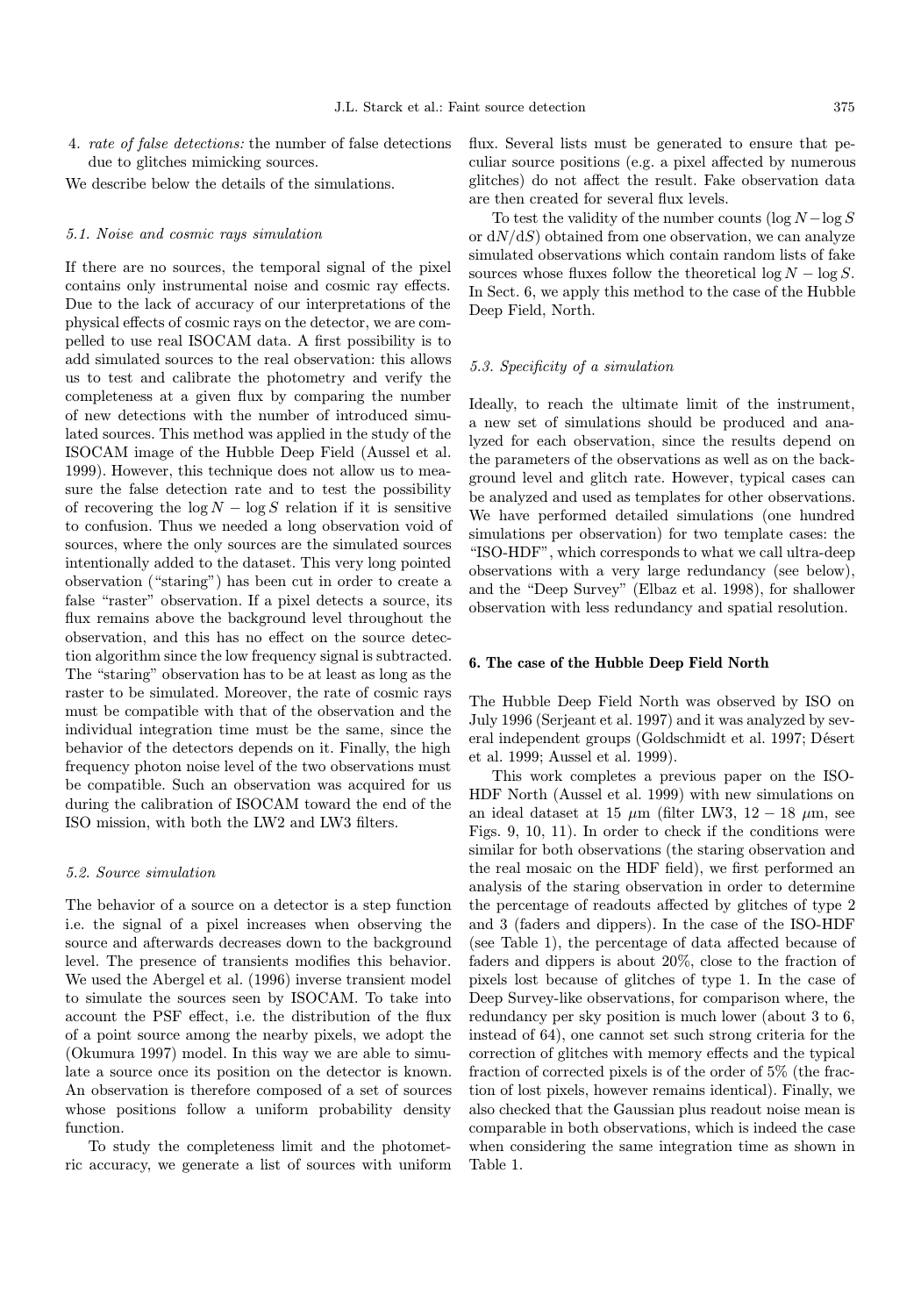

Fig. 11. ISO-HDF mosaic: (left) full simulated ISO-HDF image using the staring observation plus simulated sources following a distribution without evolution (Franceschini 1997), i.e. sum of Fig. 8 (right) plus Fig. 7 (right), (right) real image of the ISO-HDF. We find more sources in the real image than in the simulated image, indicating strong evolution

Table 1. Comparison of the noise level and rate of cosmic ray glitches during the ISO-HDF observation and during a staring observation used for building a simulation of the same ISO-HDF mosaic in the LW3 band  $(12 - 18 \mu m)$ 

| Observation             | ISO-HDF | Simulation |
|-------------------------|---------|------------|
| Noise level $(ADU/G/s)$ | 0.229   | 0.232      |
| Masked pixels           | 19.4%   | 19.1%      |
| Corrected pixels:       | 19.3%   | 18.9%      |
| Faders                  | $5.2\%$ | $5.5\%$    |
| Dippers                 | 14.1%   | 13.4%      |

In order to quantify the effect of incompleteness plus photometric uncertainty on the number counts, we built several ISO-HDF simulated images including simulated sources whose flux distribution followed that proposed in Franceschini et al. (1997). We stress here that this does not influence the output number counts, but on the contrary allows us to check if after applying PRETI, the slope of the number counts was close to the one used in the input. The main uncertainty here comes from the accuracy reached in the photometry of the sources, which redistributes the sources in each flux bin.

We use a lower limit of  $S_1 = 0.1 \mu Jy$ , which is much lower than the sensitivity of our observations, and an upper limit  $S_u = 1$  mJy, for the fluxes of the fake sources. We then simulate several fake mosaics with fluxes distributed as described above. Fluxes in Jy are converted into ISOCAM units (ADU/gain/second) following the standard conversion table from the ISO cookbook (ISO-Team, 1994) (1 ADU/g/s = 1.96 mJy with LW3).

We project each source on the detector for each pointing of the camera by taking into account the field distortion and the point spread function (using the model of Okumura 1997). This allows us to build a cube of images, i.e. an image of  $32 \times 32$  pixels for each pointing of the satellite, that we then multiply by the flat-field computed from the original data without simulated sources. Finally, we add to this cube the mean background level of the staring observation in order to model the transient behavior of the sources, which depends on the total flux level of each detector, using the model of Abergel (1996). Finally, we subtract again the mean background level to this cube of simulated sources in order to add it to the real dataset of the staring observation, which contains the real background with noise and cosmic rays.

Figure 12 shows the fraction of false detections as a function of flux limit using a detection threshold of  $7\tau_{\rm w}$ and  $5\tau_{\rm w}$ , where  $\tau_{\rm w}$  is the noise level in wavelet space. For each simulation, we have built a main and a supplementary list of sources as mentioned in the paper and found that in both cases the rate of false detection down to the completeness limit is only 2%.

Hence in the main list of sources extracted from the ISO-HDF (21 sources), which was built using the  $7\tau_{\rm w}$ threshold, the completeness limit is 200  $\mu$ Jy while the sensitivity limit is 50  $\mu$ Jy with a rate of false detection close to 2%. But in the supplementary list (a total of 46 sources including the previous list), which goes down to  $5\tau_{\rm w}$ , the completeness limit is 100  $\mu$ Jy with about the same rate of false detection of 2%, which we could not measure previously. Hence, we can now merge these two source lists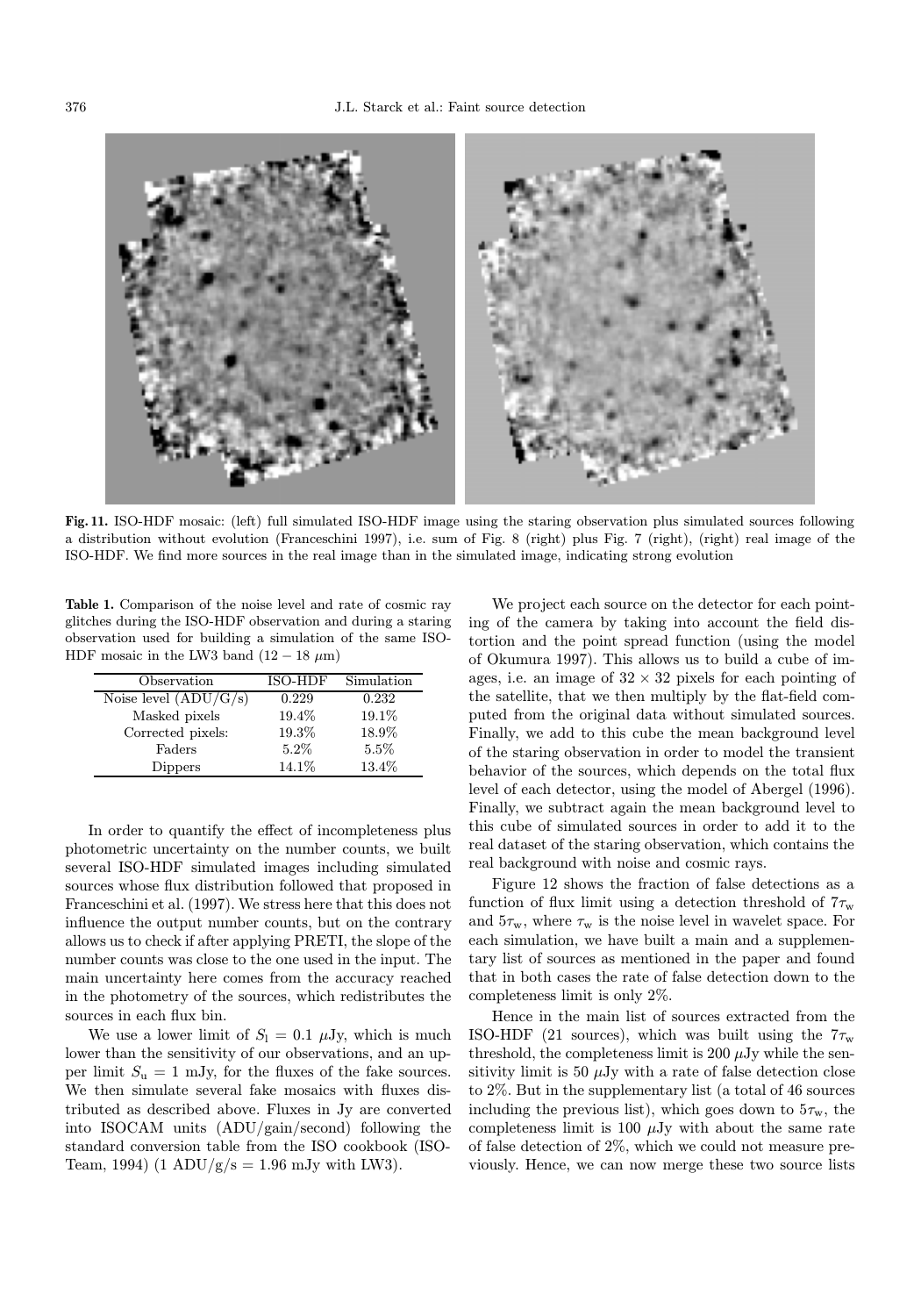

Fig. 12. Fraction of false detections as function of the flux limit of the sample, for a detection threshold of  $7 \tau_{\rm w}$  (lower) and  $5 \tau_{\rm w}$  (upper)

into one single list of 46 sources, the completeness limit of which is 100  $\mu$ Jy instead of 200  $\mu$ Jy, and contains statistically only one false source (2% of 46 sources) with a confidence level of 95%. At fainter fluxes, the number of false detections increases very rapidly in the supplementary list. For a limit of 20  $\mu$ Jy it varies between 5 and 30% according to the simulations. On a list of one hundred sources this implies 10 false detections between 20 and 80  $\mu$ Jy.

## 7. Conclusion

We have developed a tool for faint sources detection in ISOCAM data, which proved to be particularly well adapted for the detection of sources at the few tens of  $\mu$ Jy level in the presence of glitches with memory effects. We created simulated datasets in order to test the robustness of the technique and found a quantitative way to estimate the quality of the source lists extracted from deep surveys, while the signal-to-noise ratio alone would be misleading. We applied this technique to a simulation of the ISO-HDF North and found that the completeness limit at 15  $\mu$ m is 100  $\mu$ Jy with 2% of false detections due to remnant glitches. New results already obtained with PRETI will follow this paper in the near future.

#### Appendix A: Temporal method for faint source detection

### The principle

As glitches are the main limitations for faint ISOCAM source detection, not the noise, it is clear that an analysis

on the final raster image with a standard method (detection at  $k\sigma$  the noise level + background) would lead to poor results if the glitches with transients have not been removed. In order to avoid other problems (dark current subtraction, flat field, transient and long drift correction, etc.), a solution is to perform a temporal source detection technique rather than a standard source detection technique on the final raster map. The temporal source detection method is based on the fact that the flux observed by a single detector increases when the detector points toward a source and decreases when the camera is moved to the subsequent phase of a raster observation. This temporal behavior of the flux observed by a detector has the advantage of being dark current and flat field independent. Indeed, the flat field and dark current act as a multiplicative and an additive constant on the total temporal signal, and do not effect the shape of the signal. Thus, the signature of a source can be identified.

#### Temporal detection

Short glitches (i.e. first type) can be easily removed by masking the position where they appear (Starck et al. 1999). For each pixel  $(x, y)$ , we indicate the deglitched data as  $D(x, y, c, r)$  and the corresponding mask as  $M(x, y, c, r)$  (0 if the position is masked, 1 otherwise), where  $c$  and  $r$  indicate respectively the configuration (raster position) and the readout number in this configuration. Values corresponding to the same sky position and the same configuration are averaged:

$$
I(x, y, c) = \frac{\sum_{r} M(x, y, c, r) D(x, y, c, r)}{\sum_{r} M(x, y, c, r)}.
$$
\n(12)

The temporal noise  $\sigma(x, y)$  is estimated for each pixel independently using a k-sigma clipping method, so the noise on the mean value of signal in a configuration is given by:

$$
\sigma_I(x, y, c) = \frac{\sigma(x, y)}{\sqrt{\sum_r M(x, y, c, r)}}.
$$
\n(13)

The detection is done by calculating the signal:

$$
W(x, y, c) = I(x, y, c) - \frac{1}{2}(I(x, y, c-1) + I(x, y, c+1))
$$
 (14)  
and its associated noise:

 $\sigma_W(x,y,c) =$ 

$$
\sqrt{(\sigma_I(x, y, c))^2 + (\frac{1}{2}\sigma_I(x, y, c-1))^2 + (\frac{1}{2}\sigma_I(x, y, c+1))^2}.
$$
 (15)

Then we consider we have a detection at pixel  $(x, y)$  and at the configuration  $c$  if:

$$
W(x, y, c) > k\sigma_W(x, y, c),\tag{16}
$$

where, in general,  $k$  is taken equal to 3. If a source is detected at position  $(x, y, c)$  we put  $I(x, y, c) = 1$ , otherwise  $I(x, y, c) = 0$ . We can therefore coadd the C  $I(x, y, c)$  matrixes in order to obtain a matrix of detections with size equal to that of the total image:  $Image(\xi, \eta)$  indicates how many times a source has been detected at the sky position  $(\xi, \eta)$  during the raster observation. For instance, for a raster observation with half overlapping,  $Image(\xi, \eta)$ can take the integer values between 0 and 4.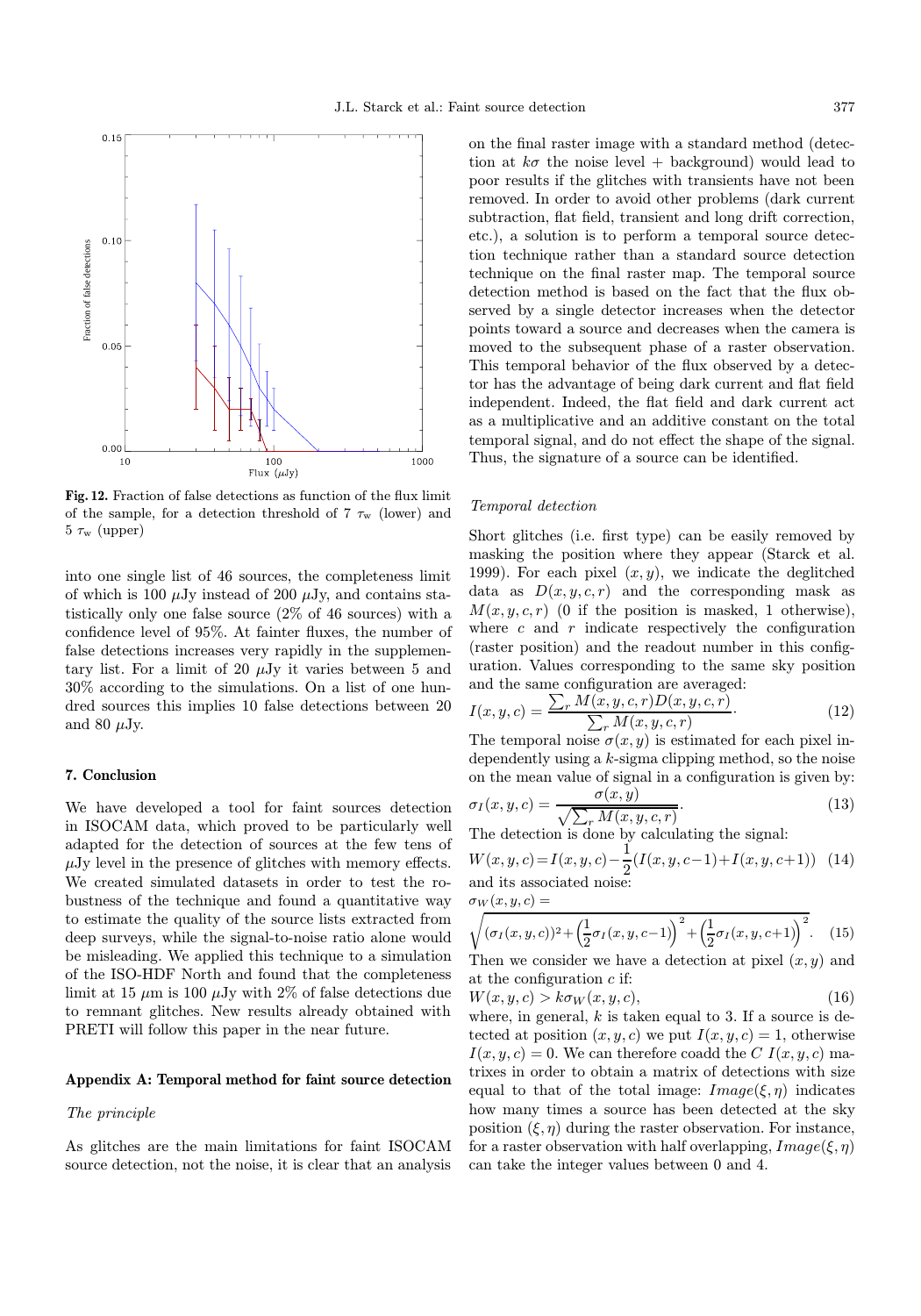#### Constraints for a robust detection

The detection has been made under the assumption of Gaussian noise. Due the large number of glitches, false detections will occur. Two parameters can be adjusted in order to limit the number of false detections:

- 1. the detection level  $(k$  parameter). By default, the detection is done at  $3\sigma$  (it corresponds to a false detection probability of 0.25%). Increasing the detection level eliminates false detections (but also weaker objects).
- 2. the number of required redundancy  $N_r$ . For a raster made by overlaping half the array, a source should be detected four times (two times if it is on the border of the raster image). Fixing a minimum of two detections should suppress most of the false detections.

A robust detection is performed by comparing  $Image(x, y)$  to the number  $N_r$  of required redundancy. A high redundancy allows one to increase  $N_r$  and improve the robustness of the detection. We point out that  $Image(x, y)$  is independent of the background level, the flat field, and the dark.

#### Conclusion

Once (Goldschmidt et al. 1997; Serjeant et al. 1997) the detection is done, sources must be extracted with astrometric and photometric information. This is done using the final calibrated raster image (see Siebenmorgen et al. 1996, for a complete description of each calibration step). For observations with the six arc second lens, the PSF is mainly contained in one single pixel. So PSF fitting does not help, and the flux of an object can be obtained by integrating the flux in a small box around the detected position,using an estimate of the background. The gain variation due to dippers and faders will have an effect on the accuracy of the photometry, because it modifies the background on a individual pixel. To summarize this approach, the advantages are that the detection is relatively robust and independent of the dark current and the flat field, while the drawbacks are:

- 1. the photometry is poor;
- 2. the temporal detection does not allow the use of correlation between adjacent pixels, which is needed for extended weak sources detection;
- 3. data cannot be coadded before detection.

To overcome these problems, the only way is to correct the data from the gain variation due to faders and dippers.

# Appendix B: The " $\mathring{A}$  Trous" wavelet transform algorithm

In a wavelet transform, a series of transformations of an image is generated, providing a resolution-related set of "views" of the image. The properties satisfied by a wavelet

transform, and in particular the  $\dot{a}$  trous wavelet transform ("with holes", so called because of the interlaced convolution used in successive levels: see step 2 of the algorithm below) are further discussed in (Starck et al. 1998).

We consider sampled data,  ${c_0(k)}$ , defined as the scalar product at pixels k of the function  $f(x)$  with a scaling function  $\phi(x)$  which corresponds to a low pass band filter:

$$
c_0(k) = \langle f(x), \phi(x - k) \rangle. \tag{17}
$$

The scaling function is chosen to satisfy the dilation equation:

$$
\frac{1}{2}\phi\left(\frac{x}{2}\right) = \sum_{k} h(k)\phi(x-k)
$$
\n(18)

h is a discrete low pass filter associated with the scaling function  $\phi$ . This means that a low-pass filtering of the image is, by definition, closely linked to another resolution level of the image.

The smoothed data  $c_i(k)$  at a given resolution j and at a position  $k$  is the scalar product

$$
c_j(k) = \frac{1}{2^j} < f(x), \phi\left(\frac{x-k}{2^j}\right) > . \tag{19}
$$

This is consequently obtained by the convolution:

$$
c_j(k) = \sum_l h(l) \ c_{j-1}(k+2^{j-1}l). \tag{20}
$$

The signal difference  $w_i$  between two consecutive resolutions is:

$$
w_j(k) = c_{j-1}(k) - c_j(k)
$$
 (21)  
or:

$$
w_j(k) = \frac{1}{2^j} < f(x), \psi\left(\frac{x-k}{2^j}\right) > . \tag{22}
$$

Here, the wavelet function  $\psi$  is defined by:

$$
\frac{1}{2}\psi\left(\frac{x}{2}\right) = \phi(x) - \frac{1}{2}\phi\left(\frac{x}{2}\right). \tag{23}
$$

For the scaling function,  $\phi(x)$ , the B-spline of degree 3 was used in our calculations. We have derived a simple algorithm in order to compute the associated wavelet transform:

- 1. We initialize j to 0 and we start with the data  $c_i(k)$ .
- 2. We increment  $j$ , and we carry out a discrete convolution of the data  $c_{i-1}(k)$  using the filter h. The distance between the central pixel and the adjacent ones is  $2^{j-1}$ .
- 3. After this smoothing, we obtain the discrete wavelet transform from the difference  $c_{i-1}(k) - c_i(k)$ .
- 4. If  $j$  is less than the number  $p$  of resolutions we want to compute, then go to step 2.
- 5. The set  $W = \{w_1, ..., w_p, c_p\}$  represents the wavelet transform of the data.

The most general way to handle the boundaries is to consider that  $c(k+N) = c(N-k)$ . But other methods can be used such as periodicity  $(c(k+N) = c(k))$ , or continuity  $(c(k+N) = c(N))$ . Choosing one of these methods